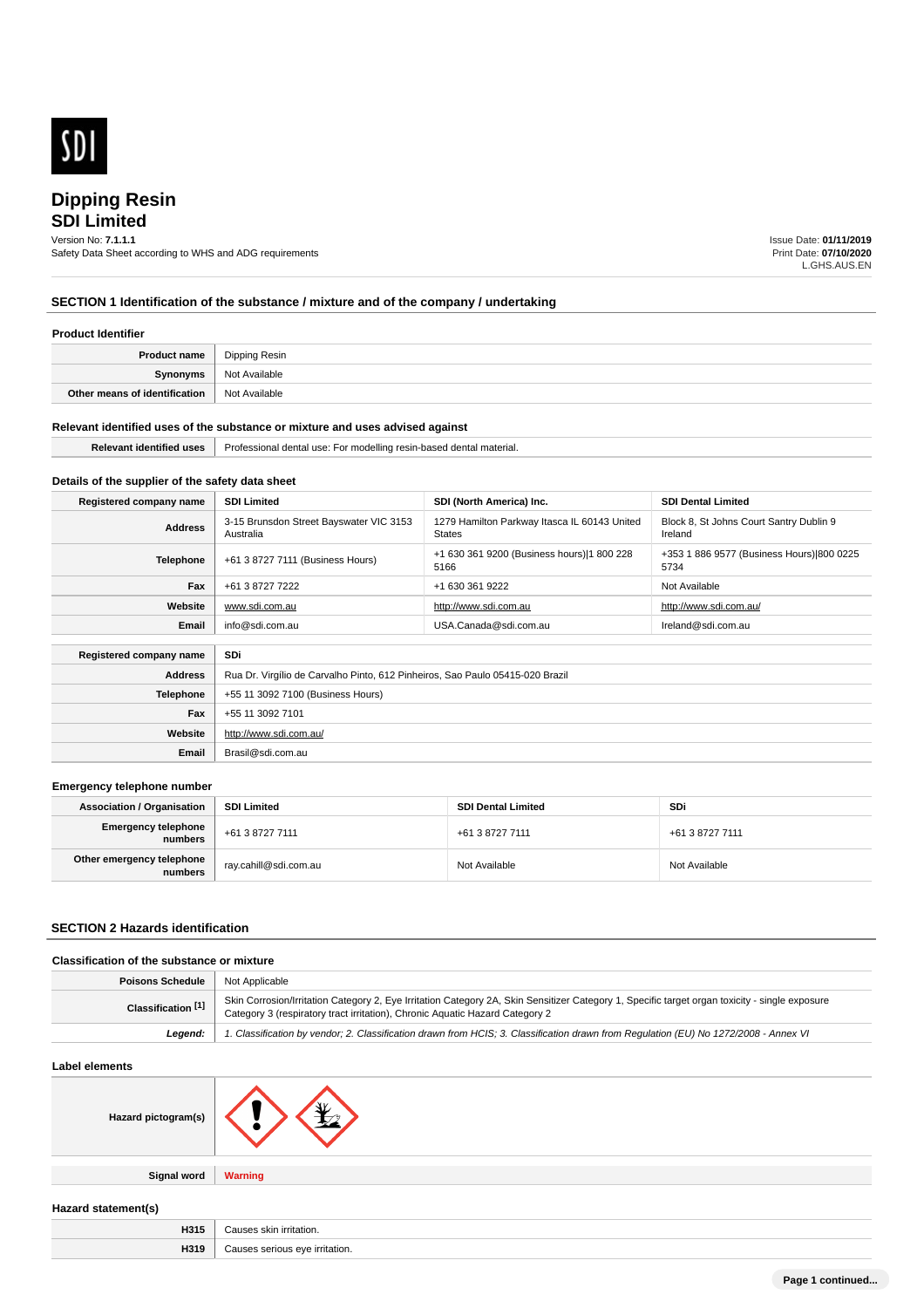| H335<br>May cause respiratory irritation. | H317 | May cause an allergic skin reaction.             |
|-------------------------------------------|------|--------------------------------------------------|
|                                           |      |                                                  |
|                                           | H411 | Toxic to aquatic life with long lasting effects. |

#### **Precautionary statement(s) Prevention**

| P271             | Use only outdoors or in a well-ventilated area.                            |
|------------------|----------------------------------------------------------------------------|
| P280             | Wear protective gloves/protective clothing/eye protection/face protection. |
| P <sub>261</sub> | Avoid breathing mist/vapours/spray.                                        |
| P273             | Avoid release to the environment.                                          |
| P272             | Contaminated work clothing should not be allowed out of the workplace.     |

# **Precautionary statement(s) Response**

| P321<br>Specific treatment (see advice on this label).<br>P362<br>Take off contaminated clothing and wash before reuse.<br>P302+P352<br>IF ON SKIN: Wash with plenty of water.<br>IF IN EYES: Rinse cautiously with water for several minutes. Remove contact lenses, if present and easy to do. Continue rinsing.<br>P305+P351+P338<br>P312<br>Call a POISON CENTER or doctor/physician if you feel unwell.<br>If skin irritation or rash occurs: Get medical advice/attention.<br>P333+P313<br>If eye irritation persists: Get medical advice/attention.<br>P337+P313<br>P391<br>Collect spillage.<br>IF INHALED: Remove victim to fresh air and keep at rest in a position comfortable for breathing.<br>P304+P340 |  |
|-----------------------------------------------------------------------------------------------------------------------------------------------------------------------------------------------------------------------------------------------------------------------------------------------------------------------------------------------------------------------------------------------------------------------------------------------------------------------------------------------------------------------------------------------------------------------------------------------------------------------------------------------------------------------------------------------------------------------|--|
|                                                                                                                                                                                                                                                                                                                                                                                                                                                                                                                                                                                                                                                                                                                       |  |
|                                                                                                                                                                                                                                                                                                                                                                                                                                                                                                                                                                                                                                                                                                                       |  |
|                                                                                                                                                                                                                                                                                                                                                                                                                                                                                                                                                                                                                                                                                                                       |  |
|                                                                                                                                                                                                                                                                                                                                                                                                                                                                                                                                                                                                                                                                                                                       |  |
|                                                                                                                                                                                                                                                                                                                                                                                                                                                                                                                                                                                                                                                                                                                       |  |
|                                                                                                                                                                                                                                                                                                                                                                                                                                                                                                                                                                                                                                                                                                                       |  |
|                                                                                                                                                                                                                                                                                                                                                                                                                                                                                                                                                                                                                                                                                                                       |  |
|                                                                                                                                                                                                                                                                                                                                                                                                                                                                                                                                                                                                                                                                                                                       |  |
|                                                                                                                                                                                                                                                                                                                                                                                                                                                                                                                                                                                                                                                                                                                       |  |

#### **Precautionary statement(s) Storage**

| P405      | Store locked up.                                                 |
|-----------|------------------------------------------------------------------|
| P403+P233 | Store in a well-ventilated place. Keep container tightly closed. |

# **Precautionary statement(s) Disposal**

**P501** Dispose of contents/container to authorised hazardous or special waste collection point in accordance with any local regulation.

# **SECTION 3 Composition / information on ingredients**

## **Substances**

See section below for composition of Mixtures

#### **Mixtures**

| <b>CAS No</b> | %[weight]           | Name                      |
|---------------|---------------------|---------------------------|
| 72869-86-4    | 50-70               | diurethane dimethacrylate |
| Not Available | $20 - 40$<br>$\sim$ | methacrylate component    |

## **SECTION 4 First aid measures**

## **Description of first aid measures**

| <b>Eye Contact</b>  | If this product comes in contact with the eyes:<br>Immediately hold eyelids apart and flush the eye continuously with running water.<br>Ensure complete irrigation of the eye by keeping eyelids apart and away from eye and moving the eyelids by occasionally lifting the upper<br>and lower lids.<br>► Continue flushing until advised to stop by the Poisons Information Centre or a doctor, or for at least 15 minutes.<br>Transport to hospital or doctor without delay.<br>▶ Removal of contact lenses after an eye injury should only be undertaken by skilled personnel. |
|---------------------|-----------------------------------------------------------------------------------------------------------------------------------------------------------------------------------------------------------------------------------------------------------------------------------------------------------------------------------------------------------------------------------------------------------------------------------------------------------------------------------------------------------------------------------------------------------------------------------|
| <b>Skin Contact</b> | If skin contact occurs:<br>Inmediately remove all contaminated clothing, including footwear.<br>Flush skin and hair with running water (and soap if available).<br>Seek medical attention in event of irritation.                                                                                                                                                                                                                                                                                                                                                                 |
| Inhalation          | If fumes or combustion products are inhaled remove from contaminated area.<br>Seek medical attention.                                                                                                                                                                                                                                                                                                                                                                                                                                                                             |
| Ingestion           | Immediately give a glass of water.<br>First aid is not generally required. If in doubt, contact a Poisons Information Centre or a doctor.<br>Seek medical attention.                                                                                                                                                                                                                                                                                                                                                                                                              |

**Indication of any immediate medical attention and special treatment needed**

Treat symptomatically.

# **SECTION 5 Firefighting measures**

**Extinguishing media**

 $F$ Foam.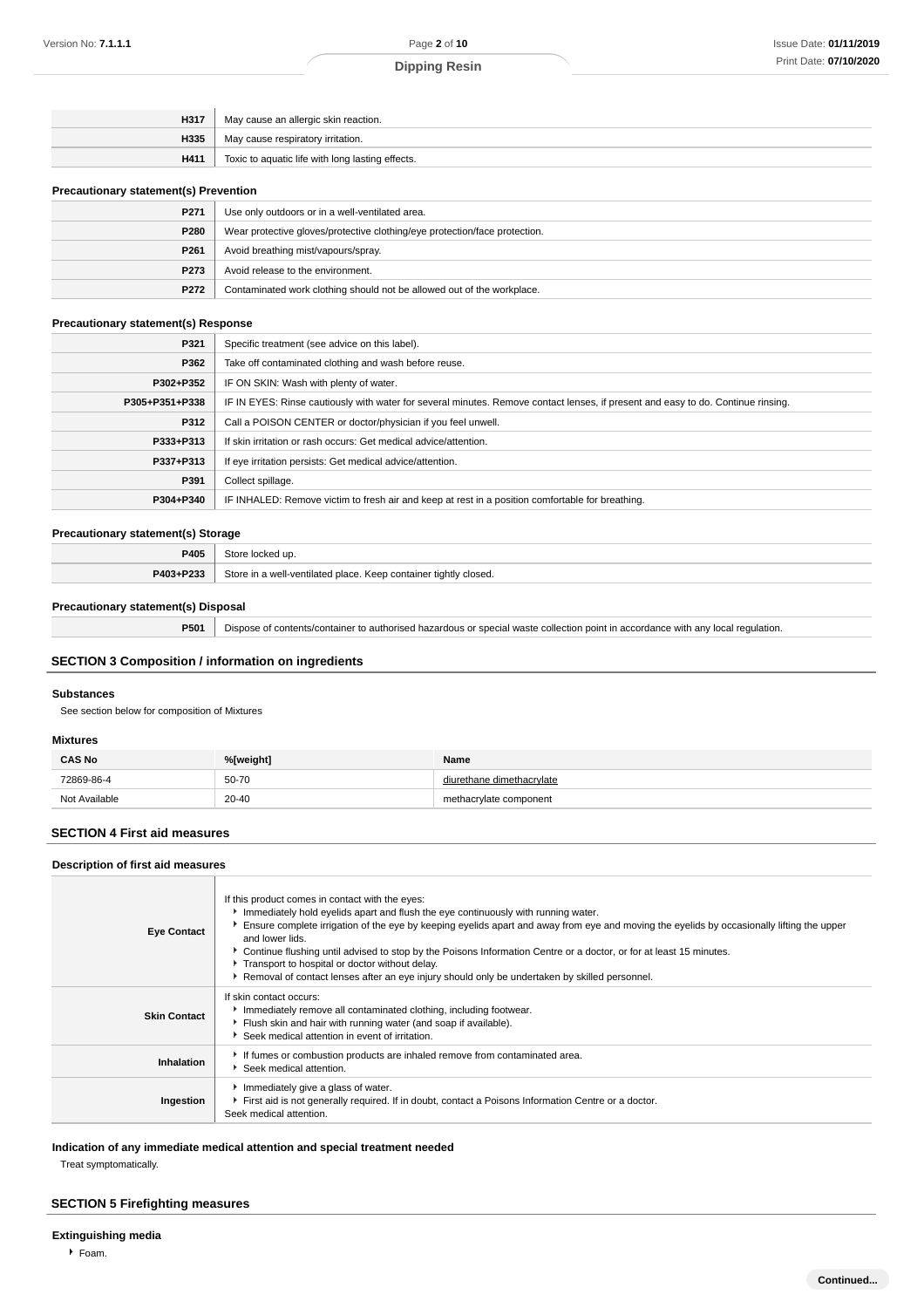- Dry chemical powder.
- BCF (where regulations permit).
- Carbon dioxide. Water spray or fog - Large fires only.

# **Special hazards arising from the substrate or mixture**

**Fire Incompatibility** None known.

| <b>Advice for firefighters</b> |                                                                                                                                                                                                                                                                                                                                                                                                                                                                                                                                                                                                                                                                                                                                 |
|--------------------------------|---------------------------------------------------------------------------------------------------------------------------------------------------------------------------------------------------------------------------------------------------------------------------------------------------------------------------------------------------------------------------------------------------------------------------------------------------------------------------------------------------------------------------------------------------------------------------------------------------------------------------------------------------------------------------------------------------------------------------------|
| <b>Fire Fighting</b>           | Alert Fire Brigade and tell them location and nature of hazard.<br>May be violently or explosively reactive.<br>▶ Wear full body protective clothing with breathing apparatus.<br>Prevent, by any means available, spillage from entering drains or water course.<br>Fight fire from a safe distance, with adequate cover.<br>If safe, switch off electrical equipment until vapour fire hazard removed.<br>Use water delivered as a fine spray to control the fire and cool adjacent area.<br>Avoid spraying water onto liquid pools.<br>Do not approach containers suspected to be hot.<br>Cool fire exposed containers with water spray from a protected location.<br>If safe to do so, remove containers from path of fire. |
| <b>Fire/Explosion Hazard</b>   | $\cdot$ Combustible.<br>Slight fire hazard when exposed to heat or flame.<br>Heating may cause expansion or decomposition leading to violent rupture of containers.<br>• On combustion, may emit toxic fumes of carbon monoxide (CO).<br>May emit acrid smoke.<br>Mists containing combustible materials may be explosive.<br>Combustion products include:<br>carbon dioxide (CO2)<br>other pyrolysis products typical of burning organic material.<br>May emit clouds of acrid smoke<br>May emit poisonous fumes.<br>May emit corrosive fumes.                                                                                                                                                                                 |
| <b>HAZCHEM</b>                 | Not Applicable                                                                                                                                                                                                                                                                                                                                                                                                                                                                                                                                                                                                                                                                                                                  |

#### **SECTION 6 Accidental release measures**

# **Personal precautions, protective equipment and emergency procedures**

See section 8

#### **Environmental precautions**

See section 12

#### **Methods and material for containment and cleaning up**

| <b>Minor Spills</b> | Remove all ignition sources.<br>Clean up all spills immediately.<br>Avoid breathing vapours and contact with skin and eyes.<br>► Control personal contact with the substance, by using protective equipment.<br>Contain and absorb spill with sand, earth, inert material or vermiculite.<br>▶ Wipe up.<br>• Place in a suitable, labelled container for waste disposal.                                                                                                                                                                                                                                                                                                                                                                                                    |
|---------------------|-----------------------------------------------------------------------------------------------------------------------------------------------------------------------------------------------------------------------------------------------------------------------------------------------------------------------------------------------------------------------------------------------------------------------------------------------------------------------------------------------------------------------------------------------------------------------------------------------------------------------------------------------------------------------------------------------------------------------------------------------------------------------------|
| <b>Major Spills</b> | Moderate hazard.<br>• Clear area of personnel and move upwind.<br>Alert Fire Brigade and tell them location and nature of hazard.<br>▶ Wear breathing apparatus plus protective gloves.<br>▶ Prevent, by any means available, spillage from entering drains or water course.<br>No smoking, naked lights or ignition sources.<br>Increase ventilation.<br>Stop leak if safe to do so.<br>Contain spill with sand, earth or vermiculite.<br>Collect recoverable product into labelled containers for recycling.<br>Absorb remaining product with sand, earth or vermiculite.<br>Collect solid residues and seal in labelled drums for disposal.<br>▶ Wash area and prevent runoff into drains.<br>If contamination of drains or waterways occurs, advise emergency services. |

Personal Protective Equipment advice is contained in Section 8 of the SDS.

# **SECTION 7 Handling and storage**

| Precautions for safe handling |                                                                                                                                                                                                                                                                                                                                                                                                                                                                                                               |  |
|-------------------------------|---------------------------------------------------------------------------------------------------------------------------------------------------------------------------------------------------------------------------------------------------------------------------------------------------------------------------------------------------------------------------------------------------------------------------------------------------------------------------------------------------------------|--|
| Safe handling                 | Avoid all personal contact, including inhalation.<br>* Wear protective clothing when risk of exposure occurs.<br>Use in a well-ventilated area.<br>Prevent concentration in hollows and sumps.<br>DO NOT enter confined spaces until atmosphere has been checked.<br>Avoid smoking, naked lights or ignition sources.<br>Avoid contact with incompatible materials.<br>When handling, DO NOT eat, drink or smoke.<br>Keep containers securely sealed when not in use.<br>Avoid physical damage to containers. |  |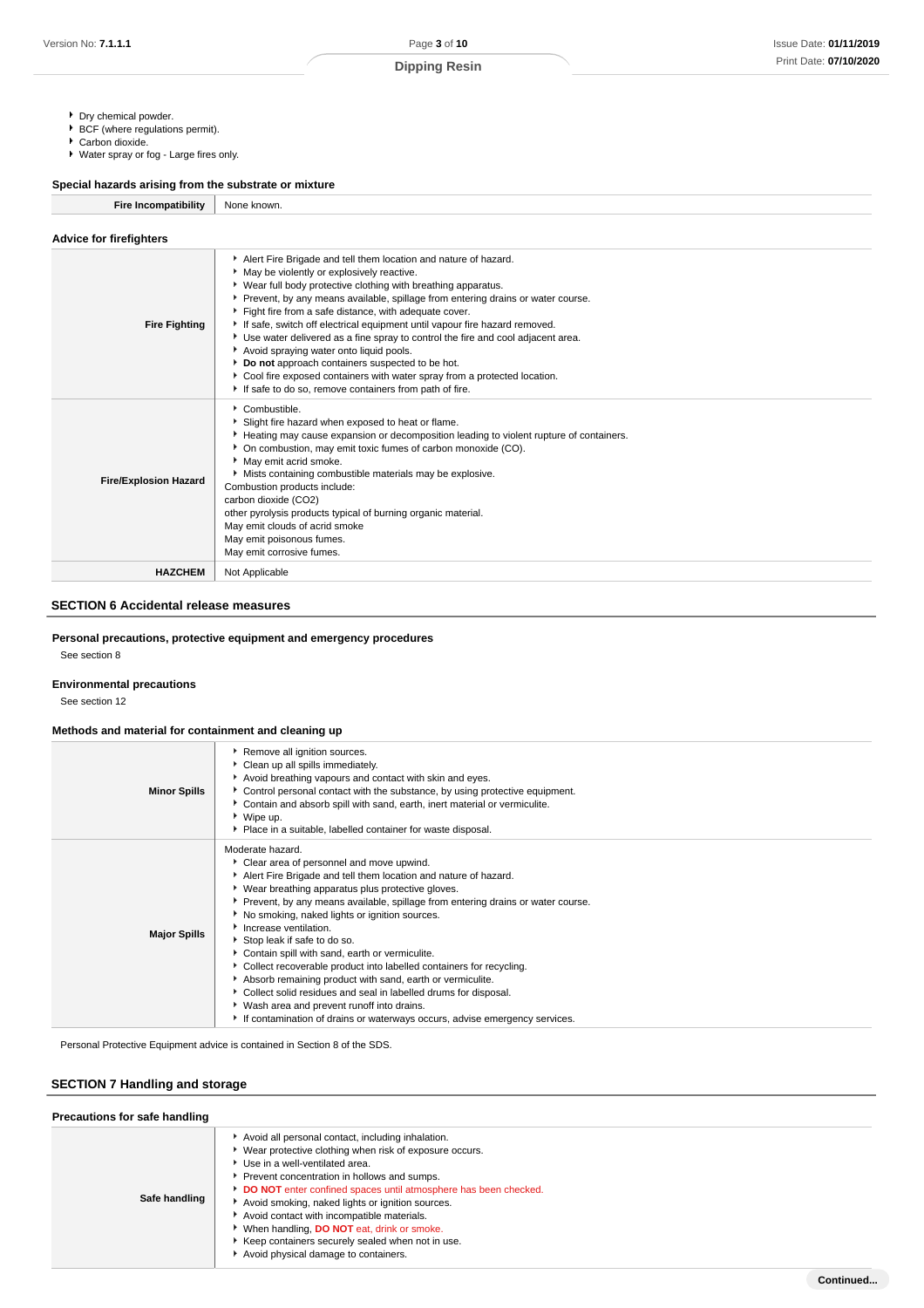|                   | Always wash hands with soap and water after handling.<br>▶ Work clothes should be laundered separately.<br>▶ Use good occupational work practice.<br>Observe manufacturer's storage and handling recommendations contained within this SDS.<br>Atmosphere should be regularly checked against established exposure standards to ensure safe working conditions. |
|-------------------|-----------------------------------------------------------------------------------------------------------------------------------------------------------------------------------------------------------------------------------------------------------------------------------------------------------------------------------------------------------------|
| Other information | Store in a dry and well ventilated-area, away from heat and sunlight.<br>Do not store in direct sunlight.<br>Store between 10 and 25 deg. C.                                                                                                                                                                                                                    |

#### **Conditions for safe storage, including any incompatibilities**

| Suitable container      | DO NOT repack. Use containers supplied by manufacturer only.<br>▶ Check that containers are clearly labelled and free from leaks |
|-------------------------|----------------------------------------------------------------------------------------------------------------------------------|
| Storage incompatibility | Avoid storage with reducing agents.<br>Avoid strong acids, acid chlorides, acid anhydrides and chloroformates.                   |

# **SECTION 8 Exposure controls / personal protection**

# **Control parameters**

#### **Occupational Exposure Limits (OEL)**

```
INGREDIENT DATA
```
#### Not Available

**Emergency Limits**

| Ingredient                           | <b>Material name</b>                                                                                                                                                                                                                                                                                                                                                     | TEEL-1    |                | TEEL-2      | TEEL-3      |
|--------------------------------------|--------------------------------------------------------------------------------------------------------------------------------------------------------------------------------------------------------------------------------------------------------------------------------------------------------------------------------------------------------------------------|-----------|----------------|-------------|-------------|
| diurethane dimethacrylate            | Diurethane dimethacrylate                                                                                                                                                                                                                                                                                                                                                | 120 mg/m3 |                | 1,300 mg/m3 | 7,900 mg/m3 |
| Ingredient                           | <b>Original IDLH</b><br><b>Revised IDLH</b>                                                                                                                                                                                                                                                                                                                              |           |                |             |             |
| diurethane dimethacrylate            | Not Available                                                                                                                                                                                                                                                                                                                                                            |           | Not Available  |             |             |
| <b>Occupational Exposure Banding</b> |                                                                                                                                                                                                                                                                                                                                                                          |           |                |             |             |
| Ingredient                           | <b>Occupational Exposure Band Rating</b><br><b>Occupational Exposure Band Limit</b>                                                                                                                                                                                                                                                                                      |           |                |             |             |
| diurethane dimethacrylate            | E                                                                                                                                                                                                                                                                                                                                                                        |           | $\leq 0.1$ ppm |             |             |
| Notes:                               | Occupational exposure banding is a process of assigning chemicals into specific categories or bands based on a chemical's potency and the<br>adverse health outcomes associated with exposure. The output of this process is an occupational exposure band (OEB), which corresponds to a<br>range of exposure concentrations that are expected to protect worker health. |           |                |             |             |

#### **MATERIAL DATA**

# **Exposure controls**

|                         | Engineering controls are used to remove a hazard or place a barrier between the worker and the hazard. Well-designed engineering controls can<br>be highly effective in protecting workers and will typically be independent of worker interactions to provide this high level of protection.<br>The basic types of engineering controls are:<br>Process controls which involve changing the way a job activity or process is done to reduce the risk.<br>Enclosure and/or isolation of emission source which keeps a selected hazard "physically" away from the worker and ventilation that strategically<br>"adds" and "removes" air in the work environment. Ventilation can remove or dilute an air contaminant if designed properly. The design of a<br>ventilation system must match the particular process and chemical or contaminant in use.<br>Employers may need to use multiple types of controls to prevent employee overexposure.<br>General exhaust is adequate under normal operating conditions. Local exhaust ventilation may be required in special circumstances. If risk of<br>overexposure exists, wear approved respirator. Supplied-air type respirator may be required in special circumstances. Correct fit is essential to<br>ensure adequate protection. Provide adequate ventilation in warehouses and enclosed storage areas. Air contaminants generated in the<br>workplace possess varying "escape" velocities which, in turn, determine the "capture velocities" of fresh circulating air required to effectively<br>remove the contaminant. |                                    |            |  |  |
|-------------------------|-------------------------------------------------------------------------------------------------------------------------------------------------------------------------------------------------------------------------------------------------------------------------------------------------------------------------------------------------------------------------------------------------------------------------------------------------------------------------------------------------------------------------------------------------------------------------------------------------------------------------------------------------------------------------------------------------------------------------------------------------------------------------------------------------------------------------------------------------------------------------------------------------------------------------------------------------------------------------------------------------------------------------------------------------------------------------------------------------------------------------------------------------------------------------------------------------------------------------------------------------------------------------------------------------------------------------------------------------------------------------------------------------------------------------------------------------------------------------------------------------------------------------------------------------------------------------------|------------------------------------|------------|--|--|
|                         | Type of Contaminant:                                                                                                                                                                                                                                                                                                                                                                                                                                                                                                                                                                                                                                                                                                                                                                                                                                                                                                                                                                                                                                                                                                                                                                                                                                                                                                                                                                                                                                                                                                                                                          |                                    | Air Speed: |  |  |
|                         | solvent, vapours, degreasing etc., evaporating from tank (in still air).                                                                                                                                                                                                                                                                                                                                                                                                                                                                                                                                                                                                                                                                                                                                                                                                                                                                                                                                                                                                                                                                                                                                                                                                                                                                                                                                                                                                                                                                                                      | $0.25 - 0.5$ m/s<br>(50-100 f/min) |            |  |  |
| Appropriate engineering | aerosols, fumes from pouring operations, intermittent container filling, low speed conveyer transfers, welding, spray<br>drift, plating acid fumes, pickling (released at low velocity into zone of active generation)                                                                                                                                                                                                                                                                                                                                                                                                                                                                                                                                                                                                                                                                                                                                                                                                                                                                                                                                                                                                                                                                                                                                                                                                                                                                                                                                                        | 0.5-1 m/s (100-200<br>$f/min.$ )   |            |  |  |
| controls                | direct spray, spray painting in shallow booths, drum filling, conveyer loading, crusher dusts, gas discharge (active<br>1-2.5 m/s (200-500<br>generation into zone of rapid air motion)<br>$f/min.$ )                                                                                                                                                                                                                                                                                                                                                                                                                                                                                                                                                                                                                                                                                                                                                                                                                                                                                                                                                                                                                                                                                                                                                                                                                                                                                                                                                                         |                                    |            |  |  |
|                         | grinding, abrasive blasting, tumbling, high speed wheel generated dusts (released at high initial velocity into zone of<br>very high rapid air motion)                                                                                                                                                                                                                                                                                                                                                                                                                                                                                                                                                                                                                                                                                                                                                                                                                                                                                                                                                                                                                                                                                                                                                                                                                                                                                                                                                                                                                        |                                    |            |  |  |
|                         | Within each range the appropriate value depends on:                                                                                                                                                                                                                                                                                                                                                                                                                                                                                                                                                                                                                                                                                                                                                                                                                                                                                                                                                                                                                                                                                                                                                                                                                                                                                                                                                                                                                                                                                                                           |                                    |            |  |  |
|                         | Lower end of the range                                                                                                                                                                                                                                                                                                                                                                                                                                                                                                                                                                                                                                                                                                                                                                                                                                                                                                                                                                                                                                                                                                                                                                                                                                                                                                                                                                                                                                                                                                                                                        | Upper end of the range             |            |  |  |
|                         | 1: Room air currents minimal or favourable to capture                                                                                                                                                                                                                                                                                                                                                                                                                                                                                                                                                                                                                                                                                                                                                                                                                                                                                                                                                                                                                                                                                                                                                                                                                                                                                                                                                                                                                                                                                                                         | 1: Disturbing room air currents    |            |  |  |
|                         | 2: Contaminants of low toxicity or of nuisance value only.                                                                                                                                                                                                                                                                                                                                                                                                                                                                                                                                                                                                                                                                                                                                                                                                                                                                                                                                                                                                                                                                                                                                                                                                                                                                                                                                                                                                                                                                                                                    | 2: Contaminants of high toxicity   |            |  |  |
|                         | 3: Intermittent, low production.                                                                                                                                                                                                                                                                                                                                                                                                                                                                                                                                                                                                                                                                                                                                                                                                                                                                                                                                                                                                                                                                                                                                                                                                                                                                                                                                                                                                                                                                                                                                              | 3: High production, heavy use      |            |  |  |
|                         | 4: Large hood or large air mass in motion                                                                                                                                                                                                                                                                                                                                                                                                                                                                                                                                                                                                                                                                                                                                                                                                                                                                                                                                                                                                                                                                                                                                                                                                                                                                                                                                                                                                                                                                                                                                     | 4: Small hood-local control only   |            |  |  |
|                         | Simple theory shows that air velocity falls rapidly with distance away from the opening of a simple extraction pipe. Velocity generally decreases<br>with the square of distance from the extraction point (in simple cases). Therefore the air speed at the extraction point should be adjusted,<br>accordingly, after reference to distance from the contaminating source. The air velocity at the extraction fan, for example, should be a minimum of<br>1-2 m/s (200-400 f/min) for extraction of solvents generated in a tank 2 meters distant from the extraction point. Other mechanical considerations,<br>producing performance deficits within the extraction apparatus, make it essential that theoretical air velocities are multiplied by factors of 10 or<br>more when extraction systems are installed or used.                                                                                                                                                                                                                                                                                                                                                                                                                                                                                                                                                                                                                                                                                                                                                |                                    |            |  |  |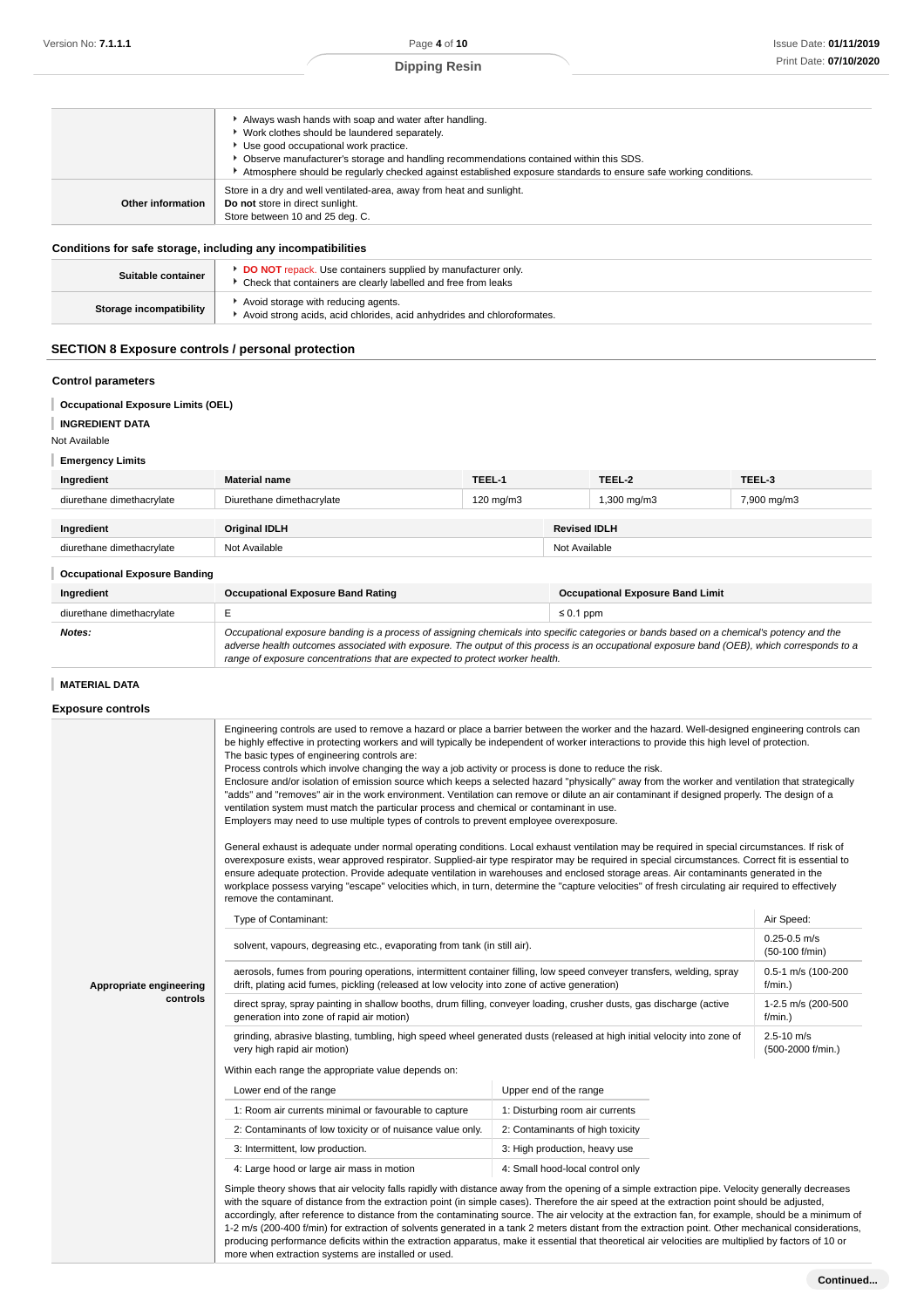| <b>Personal protection</b> | $\blacksquare$                                                                                                                                                                                                                                                                                                                                                                                                                                                                                                                                                                                                                                                                                                                                                                                                                                                                                                                                                |
|----------------------------|---------------------------------------------------------------------------------------------------------------------------------------------------------------------------------------------------------------------------------------------------------------------------------------------------------------------------------------------------------------------------------------------------------------------------------------------------------------------------------------------------------------------------------------------------------------------------------------------------------------------------------------------------------------------------------------------------------------------------------------------------------------------------------------------------------------------------------------------------------------------------------------------------------------------------------------------------------------|
| Eye and face protection    | Safety glasses with side shields.<br>Chemical goggles.<br>Contact lenses may pose a special hazard; soft contact lenses may absorb and concentrate irritants. A written policy document, describing<br>the wearing of lenses or restrictions on use, should be created for each workplace or task. This should include a review of lens absorption<br>and adsorption for the class of chemicals in use and an account of injury experience. Medical and first-aid personnel should be trained in<br>their removal and suitable equipment should be readily available. In the event of chemical exposure, begin eye irrigation immediately and<br>remove contact lens as soon as practicable. Lens should be removed at the first signs of eye redness or irritation - lens should be removed in<br>a clean environment only after workers have washed hands thoroughly. [CDC NIOSH Current Intelligence Bulletin 59], [AS/NZS 1336 or<br>national equivalent] |
| <b>Skin protection</b>     | See Hand protection below                                                                                                                                                                                                                                                                                                                                                                                                                                                                                                                                                                                                                                                                                                                                                                                                                                                                                                                                     |
| Hands/feet protection      | ▶ Rubber Gloves<br>▶ Wear chemical protective gloves, e.g. PVC.<br>▶ Wear safety footwear or safety gumboots, e.g. Rubber                                                                                                                                                                                                                                                                                                                                                                                                                                                                                                                                                                                                                                                                                                                                                                                                                                     |
| <b>Body protection</b>     | See Other protection below                                                                                                                                                                                                                                                                                                                                                                                                                                                                                                                                                                                                                                                                                                                                                                                                                                                                                                                                    |
| Other protection           | • Overalls.<br>P.V.C apron.<br>Barrier cream.<br>Skin cleansing cream.<br>▶ Eye wash unit.                                                                                                                                                                                                                                                                                                                                                                                                                                                                                                                                                                                                                                                                                                                                                                                                                                                                    |

#### **Respiratory protection**

Type A Filter of sufficient capacity. (AS/NZS 1716 & 1715, EN 143:2000 & 149:2001, ANSI Z88 or national equivalent)

Selection of the Class and Type of respirator will depend upon the level of breathing zone contaminant and the chemical nature of the contaminant. Protection Factors (defined as the ratio of contaminant outside and inside the mask) may also be important.

| Required minimum protection factor | Maximum gas/vapour concentration present in air p.p.m. (by volume) | <b>Half-face Respirator</b> | <b>Full-Face Respirator</b> |
|------------------------------------|--------------------------------------------------------------------|-----------------------------|-----------------------------|
| up to 10                           | 1000                                                               | A-AUS / Class1              |                             |
| up to 50                           | 1000                                                               |                             | A-AUS / Class 1             |
| up to 50                           | 5000                                                               | Airline                     |                             |
| up to 100                          | 5000                                                               | . .                         | $A-2$                       |
| up to 100                          | 10000                                                              |                             | $A-3$                       |
| $100+$                             |                                                                    |                             | Airline**                   |

\* - Continuous Flow \*\* - Continuous-flow or positive pressure demand

A(All classes) = Organic vapours, B AUS or B1 = Acid gasses, B2 = Acid gas or hydrogen cyanide(HCN), B3 = Acid gas or hydrogen cyanide(HCN), E = Sulfur dioxide(SO2), G = Agricultural chemicals, K = Ammonia(NH3), Hg = Mercury, NO = Oxides of nitrogen, MB = Methyl bromide, AX = Low boiling point organic compounds(below 65 degC)

# **SECTION 9 Physical and chemical properties**

### **Information on basic physical and chemical properties**

| Appearance                                      | Clear, pale yellow slightly viscous liquid with ester like odour. |                                                   |                |
|-------------------------------------------------|-------------------------------------------------------------------|---------------------------------------------------|----------------|
|                                                 |                                                                   |                                                   |                |
| <b>Physical state</b>                           | Liquid                                                            | Relative density (Water = $1$ )                   | Not Available  |
| Odour                                           | Not Available                                                     | <b>Partition coefficient n-octanol</b><br>/ water | Not Available  |
| <b>Odour threshold</b>                          | Not Available                                                     | Auto-ignition temperature (°C)                    | Not Available  |
| pH (as supplied)                                | Not Available                                                     | <b>Decomposition temperature</b>                  | Not Available  |
| Melting point / freezing point<br>(°C)          | Not Available                                                     | Viscosity (cSt)                                   | Not Available  |
| Initial boiling point and boiling<br>range (°C) | Not Available                                                     | Molecular weight (g/mol)                          | Not Applicable |
| Flash point (°C)                                | Not Available                                                     | <b>Taste</b>                                      | Not Available  |
| <b>Evaporation rate</b>                         | Not Available                                                     | <b>Explosive properties</b>                       | Not Available  |
| Flammability                                    | Not Available                                                     | <b>Oxidising properties</b>                       | Not Available  |
| Upper Explosive Limit (%)                       | Not Available                                                     | Surface Tension (dyn/cm or<br>$mN/m$ )            | Not Available  |
| Lower Explosive Limit (%)                       | Not Available                                                     | <b>Volatile Component (%vol)</b>                  | Not Available  |
| Vapour pressure (kPa)                           | Not Available                                                     | Gas group                                         | Not Available  |
| Solubility in water                             | Not Available                                                     | pH as a solution (1%)                             | Not Available  |
| Vapour density $(Air = 1)$                      | Not Available                                                     | VOC g/L                                           | Not Available  |

# **SECTION 10 Stability and reactivity**

**Reactivity** See section 7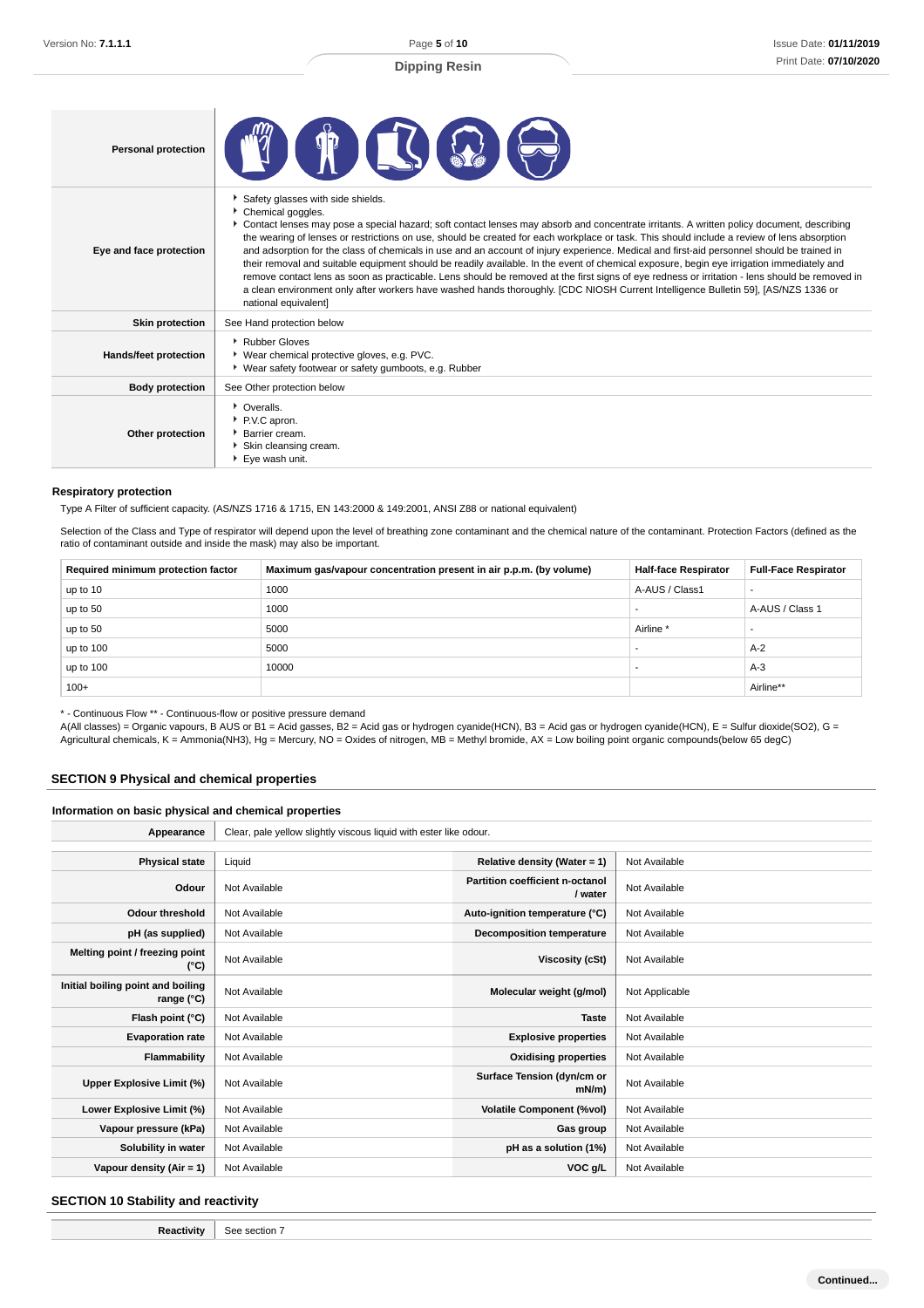| Product is considered stable under normal handling conditions<br>• Polymerisation may occur at elevated temperatures.<br>• Polymerisation may be accompanied by generation of heat as exotherm.<br>Process is self accelerating as heating causes more rapid polymerisation.<br>Exotherm may cause boiling with generation of acrid, toxic and flammable vapour.<br><b>Chemical stability</b><br>▶ Polymerisation and exotherm may be violent if contamination with strong acids, amines or catalysts occurs.<br>Polymerisation and exotherm of material in bulk may be uncontrollable and result in rupture of storage tanks.<br>▶ Polymerisation may occur if stabilising inhibitor becomes depleted by aging.<br>Stabilising inhibitor requires dissolved oxygen to be present in liquid for effective action.<br>Specific storage requirements must be met for stability on ageing and transport. |               |
|-------------------------------------------------------------------------------------------------------------------------------------------------------------------------------------------------------------------------------------------------------------------------------------------------------------------------------------------------------------------------------------------------------------------------------------------------------------------------------------------------------------------------------------------------------------------------------------------------------------------------------------------------------------------------------------------------------------------------------------------------------------------------------------------------------------------------------------------------------------------------------------------------------|---------------|
| Possibility of hazardous<br>reactions                                                                                                                                                                                                                                                                                                                                                                                                                                                                                                                                                                                                                                                                                                                                                                                                                                                                 | See section 7 |
| <b>Conditions to avoid</b>                                                                                                                                                                                                                                                                                                                                                                                                                                                                                                                                                                                                                                                                                                                                                                                                                                                                            | See section 7 |
| Incompatible materials                                                                                                                                                                                                                                                                                                                                                                                                                                                                                                                                                                                                                                                                                                                                                                                                                                                                                | See section 7 |
| Hazardous decomposition<br>products                                                                                                                                                                                                                                                                                                                                                                                                                                                                                                                                                                                                                                                                                                                                                                                                                                                                   | See section 5 |

#### **SECTION 11 Toxicological information**

#### **Information on toxicological effects**

| Inhaled                   | Evidence shows, or practical experience predicts, that the material produces irritation of the respiratory system, in a substantial number of<br>individuals, following inhalation. In contrast to most organs, the lung is able to respond to a chemical insult by first removing or neutralising the<br>irritant and then repairing the damage. The repair process, which initially evolved to protect mammalian lungs from foreign matter and antigens,<br>may however, produce further lung damage resulting in the impairment of gas exchange, the primary function of the lungs. Respiratory tract<br>irritation often results in an inflammatory response involving the recruitment and activation of many cell types, mainly derived from the vascular<br>system.<br>Inhalation hazard is increased at higher temperatures.<br>Acute effects from inhalation of high vapour concentrations may be chest and nasal irritation with coughing, sneezing, headache and even<br>nausea. |                                                                                                                                                                                                                                                                                                                                                                                                                                                                                                                                                                                                                                                                                                                                                                                                                                                                                                                                                                                                                                                                                                                                                                                                                                                                                                                      |  |
|---------------------------|--------------------------------------------------------------------------------------------------------------------------------------------------------------------------------------------------------------------------------------------------------------------------------------------------------------------------------------------------------------------------------------------------------------------------------------------------------------------------------------------------------------------------------------------------------------------------------------------------------------------------------------------------------------------------------------------------------------------------------------------------------------------------------------------------------------------------------------------------------------------------------------------------------------------------------------------------------------------------------------------|----------------------------------------------------------------------------------------------------------------------------------------------------------------------------------------------------------------------------------------------------------------------------------------------------------------------------------------------------------------------------------------------------------------------------------------------------------------------------------------------------------------------------------------------------------------------------------------------------------------------------------------------------------------------------------------------------------------------------------------------------------------------------------------------------------------------------------------------------------------------------------------------------------------------------------------------------------------------------------------------------------------------------------------------------------------------------------------------------------------------------------------------------------------------------------------------------------------------------------------------------------------------------------------------------------------------|--|
| Ingestion                 | Accidental ingestion of the material may be damaging to the health of the individual.                                                                                                                                                                                                                                                                                                                                                                                                                                                                                                                                                                                                                                                                                                                                                                                                                                                                                                      |                                                                                                                                                                                                                                                                                                                                                                                                                                                                                                                                                                                                                                                                                                                                                                                                                                                                                                                                                                                                                                                                                                                                                                                                                                                                                                                      |  |
| <b>Skin Contact</b>       | The material may accentuate any pre-existing dermatitis condition<br>Open cuts, abraded or irritated skin should not be exposed to this material                                                                                                                                                                                                                                                                                                                                                                                                                                                                                                                                                                                                                                                                                                                                                                                                                                           | Evidence exists, or practical experience predicts, that the material either produces inflammation of the skin in a substantial number of individuals<br>following direct contact, and/or produces significant inflammation when applied to the healthy intact skin of animals, for up to four hours, such<br>inflammation being present twenty-four hours or more after the end of the exposure period. Skin irritation may also be present after prolonged or<br>repeated exposure; this may result in a form of contact dermatitis (nonallergic). The dermatitis is often characterised by skin redness (erythema)<br>and swelling (oedema) which may progress to blistering (vesiculation), scaling and thickening of the epidermis. At the microscopic level there<br>may be intercellular oedema of the spongy layer of the skin (spongiosis) and intracellular oedema of the epidermis.<br>Entry into the blood-stream through, for example, cuts, abrasions, puncture wounds or lesions, may produce systemic injury with harmful effects.<br>Examine the skin prior to the use of the material and ensure that any external damage is suitably protected.<br>Evidence exists, or practical experience predicts, that the material may cause eye irritation in a substantial number of individuals and/or may |  |
| Eye                       | produce significant ocular lesions which are present twenty-four hours or more after instillation into the eye(s) of experimental animals.<br>Repeated or prolonged eye contact may cause inflammation characterised by temporary redness (similar to windburn) of the conjunctiva<br>(conjunctivitis); temporary impairment of vision and/or other transient eye damage/ulceration may occur.                                                                                                                                                                                                                                                                                                                                                                                                                                                                                                                                                                                             |                                                                                                                                                                                                                                                                                                                                                                                                                                                                                                                                                                                                                                                                                                                                                                                                                                                                                                                                                                                                                                                                                                                                                                                                                                                                                                                      |  |
| <b>Chronic</b>            | Long-term exposure to respiratory irritants may result in disease of the airways involving difficult breathing and related systemic problems.<br>Practical experience shows that skin contact with the material is capable either of inducing a sensitisation reaction in a substantial number of<br>individuals, and/or of producing a positive response in experimental animals.<br>Limited evidence suggests that repeated or long-term occupational exposure may produce cumulative health effects involving organs or<br>biochemical systems.                                                                                                                                                                                                                                                                                                                                                                                                                                         |                                                                                                                                                                                                                                                                                                                                                                                                                                                                                                                                                                                                                                                                                                                                                                                                                                                                                                                                                                                                                                                                                                                                                                                                                                                                                                                      |  |
|                           | <b>TOXICITY</b>                                                                                                                                                                                                                                                                                                                                                                                                                                                                                                                                                                                                                                                                                                                                                                                                                                                                                                                                                                            | <b>IRRITATION</b>                                                                                                                                                                                                                                                                                                                                                                                                                                                                                                                                                                                                                                                                                                                                                                                                                                                                                                                                                                                                                                                                                                                                                                                                                                                                                                    |  |
| <b>Dipping Resin</b>      | Not Available                                                                                                                                                                                                                                                                                                                                                                                                                                                                                                                                                                                                                                                                                                                                                                                                                                                                                                                                                                              | Not Available                                                                                                                                                                                                                                                                                                                                                                                                                                                                                                                                                                                                                                                                                                                                                                                                                                                                                                                                                                                                                                                                                                                                                                                                                                                                                                        |  |
| diurethane dimethacrylate | <b>TOXICITY</b>                                                                                                                                                                                                                                                                                                                                                                                                                                                                                                                                                                                                                                                                                                                                                                                                                                                                                                                                                                            | <b>IRRITATION</b>                                                                                                                                                                                                                                                                                                                                                                                                                                                                                                                                                                                                                                                                                                                                                                                                                                                                                                                                                                                                                                                                                                                                                                                                                                                                                                    |  |
|                           | Not Available                                                                                                                                                                                                                                                                                                                                                                                                                                                                                                                                                                                                                                                                                                                                                                                                                                                                                                                                                                              | Eye: no adverse effect observed (not irritating)[1]                                                                                                                                                                                                                                                                                                                                                                                                                                                                                                                                                                                                                                                                                                                                                                                                                                                                                                                                                                                                                                                                                                                                                                                                                                                                  |  |
|                           |                                                                                                                                                                                                                                                                                                                                                                                                                                                                                                                                                                                                                                                                                                                                                                                                                                                                                                                                                                                            | Skin: no adverse effect observed (not irritating)[1]                                                                                                                                                                                                                                                                                                                                                                                                                                                                                                                                                                                                                                                                                                                                                                                                                                                                                                                                                                                                                                                                                                                                                                                                                                                                 |  |
| Legend:                   | specified data extracted from RTECS - Register of Toxic Effect of chemical Substances                                                                                                                                                                                                                                                                                                                                                                                                                                                                                                                                                                                                                                                                                                                                                                                                                                                                                                      | 1. Value obtained from Europe ECHA Registered Substances - Acute toxicity 2.* Value obtained from manufacturer's SDS. Unless otherwise                                                                                                                                                                                                                                                                                                                                                                                                                                                                                                                                                                                                                                                                                                                                                                                                                                                                                                                                                                                                                                                                                                                                                                               |  |

**DIURETHANE DIMETHACRYLATE** \* Possible carcinogen; possible sensitizer; possible irreversible effects \* Polysciences MSDS The skin sensitising potential of the test substance was investigated in a Local Lymph Node Assay (LLNA) in mice according to OECD Guideline 429 and in compliance with GLP (Vogel, 2009). The highest technically achievable test substance concentration was 50% (w/w) in dimethylformamide. To determine the highest non-irritant test concentration, a pre-test was performed in two animals. Two mice were treated with concentrations of 25 and 50% each on three consecutive days. No signs of irritation or systemic toxicity were observed at the tested concentrations. In the main study, four female CBA/CaOlaHsd mice per test group were treated with the test substance at concentrations of 10, 25 and 50% (w/w) in dimethylformamide or with vehicle alone for three consecutive days by open application on the ears (25 µL/ear). Three days after the last exposure, all animals were injected with 3H-methyl thymidine and approximately after five hours the draining (auricular) lymph nodes were excised and pooled for each test group. After precipitating the DNA of the lymph node cells, radioactivity measurements were performed. Treatment with test substance concentrations of 10, 25 and 50% (w/w) in dimethylformamide resulted in DPM values per lymph node of 1266.3, 1363.5 and 3562.1, respectively. The SI values calculated for the substance concentrations 10, 25 and 50% were 1.58, 1.70 and 4.44, respectively. The EC3 value was calculated to be 36.9%. Based on the results, the test substance was regarded as a skin sensitizer under the conditions of the test. Repeat Dose Toxicity: NOAEL = 100 mg/kg bw/day for males NOAEL = 300 mg/kg bw/day for females The lowest observed adverse effect level (LOAEL) in male animals is 300 mg/kg bw/day. According to Annex I of Regulation (EC) No 1272/2008 classification as STOT RE Category 2 is applicable, when significant toxic effects observed in a 90-day repeated-dose study conducted in experimental animals are seen to occur within the guidance value ranges of 10 < C = 100 mg/kg bw/day. These guidance values can be used as a basis to extrapolate equivalent guidance values for toxicity studies of greater or lesser duration, using dose/exposure time extrapolation similar to Habers rule for inhalation, which states essentially that the effective dose is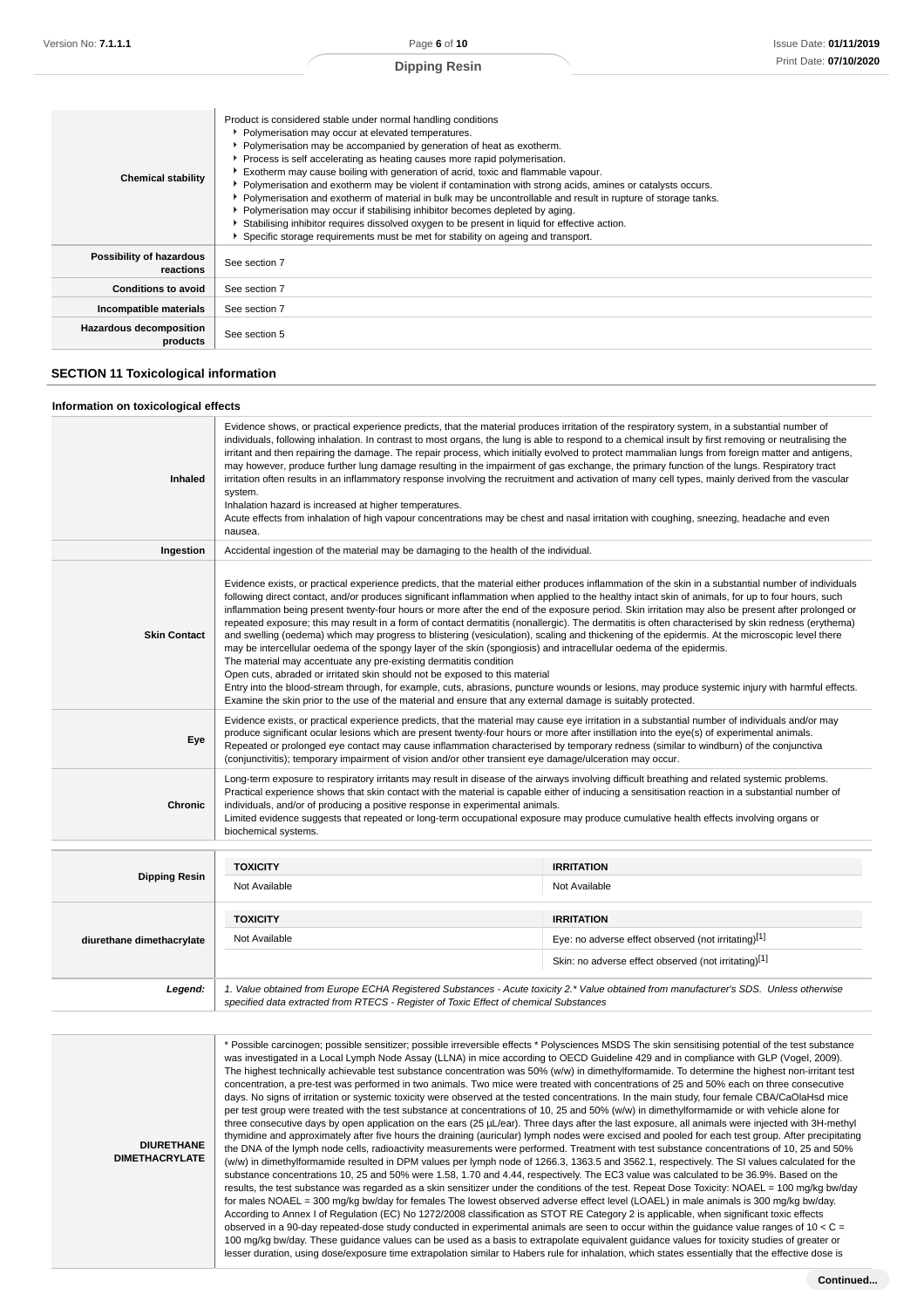directly proportional to the exposure concentration and the duration of exposure. The assessment shall be done on a case-by- case basis; for a 28-day study the guidance value is increased by a factor of three. The available repeated dose toxicity study was conducted in combination with the reproductive/developmental toxicity screening test. Male animals were exposed to the test substance for 56 days. Thus, the guidance value is increased by a factor of 1.6 leading to a guidance value range of 16 < C = 160 mg/kg bw/day for a classification as STOT RE Category 2. The LOAEL of 300 mg/kg/bw/day in the present study is above the guidance value for a classification with regard to repeated exposure. Thus, the available data on oral repeated dose toxicity do not meet the criteria for classification according to Regulation (EC) No 1272/2008, and is therefore conclusive but not sufficient for classification. Genetic toxicity: The available data on genetic toxicity are not sufficient for classification according to Regulation (EC) No 1272/2008. Gene mutation in bacteria A bacterial gene mutation assay with the test substance was performed in accordance with OECD Guideline 471 and in compliance with GLP (Paulus, 2009). In two independent experiments, the Salmonella typhimurium strains TA 97a, TA 98, TA 100, TA 102 and TA 1535 were exposed to the test substance dissolved in DMSO using either the preincubation or the plate incorporation method. Test substance concentrations of 50, 150, 500, 1501 and 5004 µg/plate were selected for the plate incorporation test with and without metabolic activation. In the second experiment, 312, 624, 1247, 2493 and 4986 µg/plate were selected for the preincubation method with and without metabolic activation. No signs of cytotoxicity were observed up to and including the limit concentration. Up to 5000 µg/plate, the test substance did not induce an increase in the mutation frequency of the tester strains in the presence and absence of a metabolic activation system. The determined vehicle values for the spontaneous revertants of the controls and all positive control values were within the range of historical data. Under the conditions of this experiment, the test substance did not show mutagenicity in the selected S. typhimurium strains in the presence and absence of metabolic activation. In vitro cytogenicity An in vitro micronucleus assay was performed with the test substance (Schweikl, 2001). In two independent experiments, Chinese hamster lung fibroblasts were exposed to the test substance dissolved in DMSO at concentrations of 11.75, 23.5, 35.25 µg/mL for 24 h in the absence of metabolic activation. Cytotoxicity of the test substance was observed and the TC50 value was assessed to be 24 ug/mL. At cytotoxic concentration levels of the test substance (= 24 µg/mL) the numbers of micronuclei were slightly increased in the absence of metabolic activation. Ethyl methanesulphonate was used as positive control and produced a distinct increase in micronuclei frequency indicating that the test conditions were adequate. Under the conditions of this experiment, the potential of the test substance to induce micronuclei is equivocal. In vitro mutagenicity in mammalian cells An in vitro HPRT assay was performed with the test substance (Schweikl, 1998). In three replicate cultures Chinese hamster lung fibroblasts were exposed to the test substance dissolved in DMSO at concentrations of 11.75, 23.5, 35.25 µg/mL for 24 h in the absence of metabolic activation. Cytotoxicity of the test substance was observed at concentrations = 23.5 µg/mL. No mutagenic activity of UDMA was detected. Ethyl methanesulphonate was used as positive control and produced a distinct increase in mutant frequency indicating that the test conditions were adequate. Thus, under the conditions of this experiment, the test substance did not show mutagenicity in V79 cells without metabolic activation. Due to the positive result in the in vitro micronucleus test without metabolic activation at cytotoxic concentrations a micronucleus test in vivo should be conducted to conclude on genotoxic potential of the test substance. Reproductive toxicity: The available data on toxicity to reproduction do not meet the criteria for classification according to Regulation (EC) 1272/2008, and are therefore conclusive but not sufficient for classification. reproductive toxicity: NOAEL >= 1000 mg/kg bw/day for males and females of the parental generation systemic toxicity: NOAEL = 100 mg/kg bw/day for males and 300 mg/kg bw/day for females of the parental generation A reliable sub-acute study regarding reproductive/developmental toxicity is available for the test substance. The potential reproductive or developmental toxicity of the test substance was assessed in a sub-acute combined repeated dose toxicity study with the reproductive/developmental toxicity screening test in Hsd.Han: Wistar rats performed according to OECD Guideline 422 and in compliance with GLP. Three groups of 12 male and 12 female rats received the test substance in polyethylene glycol as vehicle at doses of 100, 300 or 600 mg/kg bw/day orally via gavage at concentrations of 0, 25, 75 and 150 mg/mL corresponding to a 4 mL/kg bw dosing volume. A control group of 12 animals/sex received the vehicle only. In addition, 5 animals/sex were added to the control and high dose group to assess the reversibility of any effects observed at the high dose level (recovery group). All animals of the parental generation were dosed prior to mating (14 days) and throughout mating. In addition, males received the test item or vehicle after mating up to the day before necropsy (altogether for 56 days). Females were additionally exposed through the gestation period and up to lactation days 13 - 21, i.e. up to the day before necropsy (altogether for 56, 57 or 64 days). Observations included mortality, clinical signs, body weight, food consumption, mating, pregnancy and delivery process, lactation as well as development of offspring. The dams were allowed to litter, and rear their offspring up to day 13 post-partum. Litters were weighed and offspring were observed for possible abnormalities and were euthanized on post-natal day 13 or shortly thereafter. Blood samples were collected for determination of serum levels of thyroid hormones (T4) from all pups per litter at termination on post-natal day 13. No adverse effect on mortality, clinical signs, body weight or necropsy findings were detected in the offspring terminated as scheduled. Thyroid homone levels (T4) in pups on post-natal day 13 were not affected. The anogenital distance (male and female) or nipple retention (male) was not affected due to treatment with the test substance. For the parental animals pale livers and histopathological changes in the liver (hepatic lipidosis) were observed at 300 mg/kg bw/day for males and 1000 mg/kg bw/day for females. Thus, under the conditions of this study, the NOAEL of the test substance for systemic toxicity of the parental generation following oral administration via gavage for 56 days is 100 mg/kg bw/day in male Wistar rats. The corresponding NOAEL in female Wistar rats following oral administration via gavage for 56, 57 or 64 days is 300 mg/kg bw/day. The corresponding NOAEL for the offspring is 1000 mg/kg bw/day. \* REACh Dossier The following information refers to contact allergens as a group and may not be specific to this product.

Contact allergies quickly manifest themselves as contact eczema, more rarely as urticaria or Quincke's oedema. The pathogenesis of contact eczema involves a cell-mediated (T lymphocytes) immune reaction of the delayed type. Other allergic skin reactions, e.g. contact urticaria, involve antibody-mediated immune reactions. The significance of the contact allergen is not simply determined by its sensitisation potential: the distribution of the substance and the opportunities for contact with it are equally important. A weakly sensitising substance which is widely distributed can be a more important allergen than one with stronger sensitising potential with which few individuals come into contact. From a clinical point of view, substances are noteworthy if they produce an allergic test reaction in more than 1% of the persons tested.

Asthma-like symptoms may continue for months or even years after exposure to the material ceases. This may be due to a non-allergenic condition known as reactive airways dysfunction syndrome (RADS) which can occur following exposure to high levels of highly irritating compound. Key criteria for the diagnosis of RADS include the absence of preceding respiratory disease, in a non-atopic individual, with abrupt onset of persistent asthma-like symptoms within minutes to hours of a documented exposure to the irritant. A reversible airflow pattern, on spirometry, with the presence of moderate to severe bronchial hyperreactivity on methacholine challenge testing and the lack of minimal lymphocytic inflammation, without eosinophilia, have also been included in the criteria for diagnosis of RADS. RADS (or asthma) following an irritating inhalation is an infrequent disorder with rates related to the concentration of and duration of exposure to the irritating substance. Industrial bronchitis, on the other hand, is a disorder that occurs as result of exposure due to high concentrations of irritating substance (often particulate in nature) and is completely reversible after exposure ceases. The disorder is characterised by dyspnea, cough and mucus production.

UV (ultraviolet)/ EB (electron beam) acrylates are generally of low toxicity

UV/EB acrylates are divided into two groups; "stenomeric" and "eurymeric" acrylates.

The first group consists of well-defined acrylates which can be described by a simple idealised chemical;they are low molecular weight species with a very narrow weight distribution profile.

The eurymeric acrylates cannot be described by an idealised structure and may differ fundamentally between various suppliers; they are of relatively high molecular weigh and possess a wide weight distribution.

Stenomeric acrylates are usually more hazardous than the eurymeric substances. Stenomeric acrylates are also well defined which allows comparison and exchange of toxicity data - this allows more accurate classification.

The stenomerics cannot be classified as a group; they exhibit substantial variation.

Based on the available oncogenicity data and without a better understanding of the carcinogenic mechanism the Health and Environmental Review Division (HERD), Office of Toxic Substances (OTS), of the US EPA previously concluded that all chemicals that contain the acrylate or methacrylate moiety (CH2=CHCOO or CH2=C(CH3)COO) should be considered to be a carcinogenic hazard unless shown otherwise by adequate testing.

This position has now been revised and acrylates and methacrylates are no longer de facto carcinogens.

Where no "official" classification for acrylates and methacrylates exists, there has been cautious attempts to create classifications in the absence of contrary evidence. For example

Monalkyl or monoarylesters of acrylic acids should be classified as R36/37/38 and R51/53

Monoalkyl or monoaryl esters of methacrylic acid should be classified as R36/37/38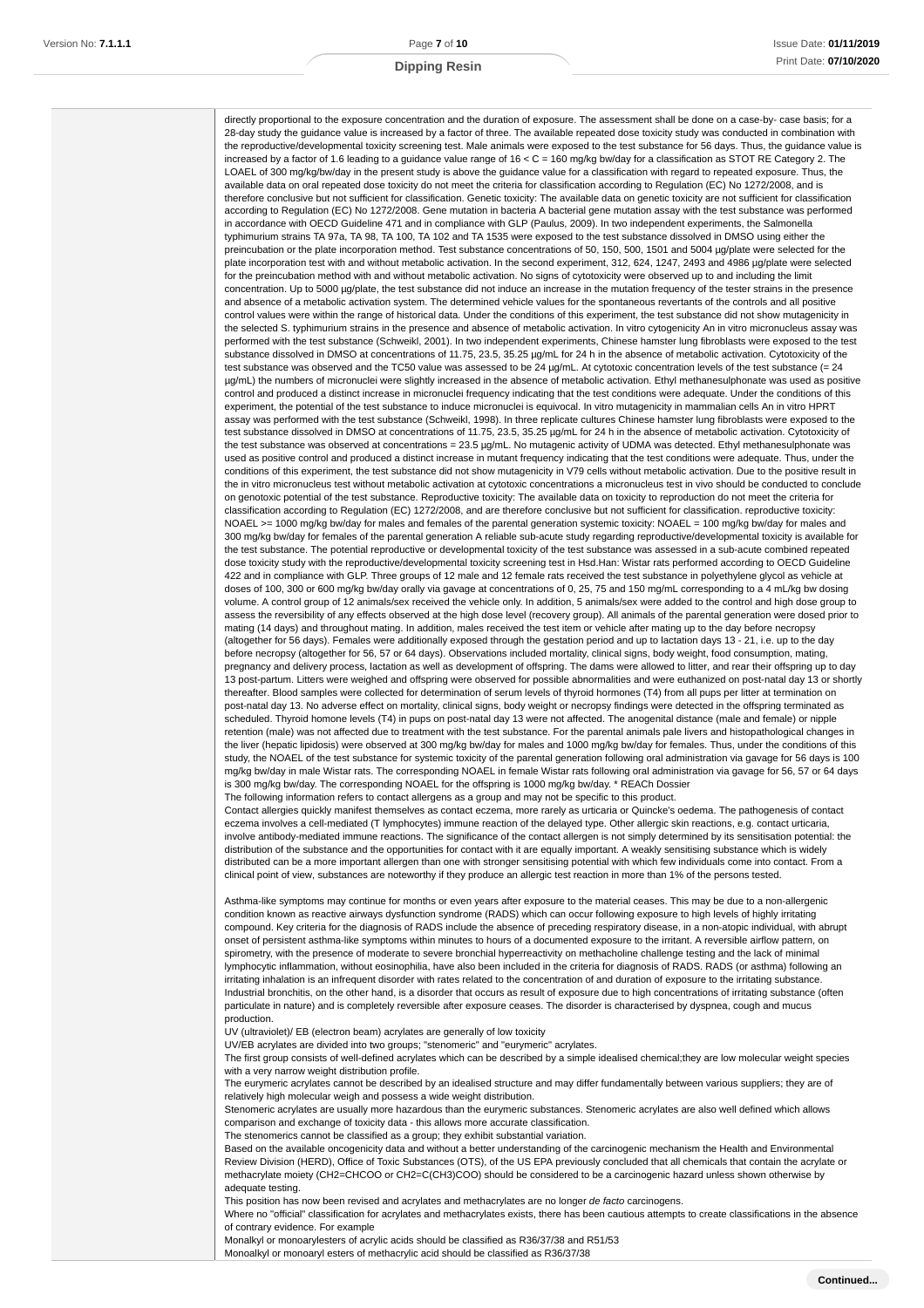| <b>DIURETHANE</b><br><b>DIMETHACRYLATE</b>  | Combined repeated dose toxicity study with the reproduction/developmental toxicity screening test, oral (OECD 422), rat: |                                 |                                                                                                                                                                     |
|---------------------------------------------|--------------------------------------------------------------------------------------------------------------------------|---------------------------------|---------------------------------------------------------------------------------------------------------------------------------------------------------------------|
|                                             |                                                                                                                          |                                 |                                                                                                                                                                     |
| <b>Acute Toxicity</b>                       | ×                                                                                                                        | Carcinogenicity                 | ×                                                                                                                                                                   |
| <b>Skin Irritation/Corrosion</b>            | $\checkmark$                                                                                                             | Reproductivity                  | ×                                                                                                                                                                   |
| <b>Serious Eye Damage/Irritation</b>        | $\checkmark$                                                                                                             | <b>STOT - Single Exposure</b>   | $\checkmark$                                                                                                                                                        |
| <b>Respiratory or Skin</b><br>sensitisation | ✔                                                                                                                        | <b>STOT - Repeated Exposure</b> | ×                                                                                                                                                                   |
| Mutagenicity                                | ×                                                                                                                        | <b>Aspiration Hazard</b>        | ×                                                                                                                                                                   |
|                                             |                                                                                                                          | Legend:                         | $\blacktriangleright$ - Data either not available or does not fill the criteria for classification<br>$\blacktriangleright$ - Data available to make classification |

# **SECTION 12 Ecological information**

| <b>Toxicity</b>           |                                                                                                                                                                                                                                                                                                                                                                                                 |                           |                               |                    |                  |
|---------------------------|-------------------------------------------------------------------------------------------------------------------------------------------------------------------------------------------------------------------------------------------------------------------------------------------------------------------------------------------------------------------------------------------------|---------------------------|-------------------------------|--------------------|------------------|
| Dipping Resin             | Endpoint                                                                                                                                                                                                                                                                                                                                                                                        | <b>Test Duration (hr)</b> | <b>Species</b>                | Value              | Source           |
|                           | Not<br>Available                                                                                                                                                                                                                                                                                                                                                                                | Not Available             | Not Available                 | Not<br>Available   | Not<br>Available |
| diurethane dimethacrylate | Endpoint                                                                                                                                                                                                                                                                                                                                                                                        | <b>Test Duration (hr)</b> | <b>Species</b>                | Value              | Source           |
|                           | <b>LC50</b>                                                                                                                                                                                                                                                                                                                                                                                     | 96                        | Fish                          | 10.1mg/L           | $\overline{2}$   |
|                           | EC50                                                                                                                                                                                                                                                                                                                                                                                            | 48                        | Crustacea                     | >0.001-0.2mg/L     | $\overline{2}$   |
|                           | EC50                                                                                                                                                                                                                                                                                                                                                                                            | 72                        | Algae or other aquatic plants | $>0.68$ mg/L       | $\overline{2}$   |
|                           | EC100                                                                                                                                                                                                                                                                                                                                                                                           | 24                        | Crustacea                     | >0.001-0.2mg/L     | $\overline{2}$   |
|                           | <b>NOEC</b>                                                                                                                                                                                                                                                                                                                                                                                     | 24                        | Crustacea                     | $0.001 - 0.2$ mg/L | $\overline{2}$   |
| Legend:                   | Extracted from 1. IUCLID Toxicity Data 2. Europe ECHA Registered Substances - Ecotoxicological Information - Aquatic Toxicity 3. EPIWIN Suite<br>V3.12 (QSAR) - Aquatic Toxicity Data (Estimated) 4. US EPA, Ecotox database - Aquatic Toxicity Data 5. ECETOC Aquatic Hazard Assessment<br>Data 6. NITE (Japan) - Bioconcentration Data 7. METI (Japan) - Bioconcentration Data 8. Vendor Data |                           |                               |                    |                  |

#### **DO NOT** discharge into sewer or waterways.

#### **Persistence and degradability**

| Ingredient | Persistence: Water/Soil               | Persistence: Air                      |
|------------|---------------------------------------|---------------------------------------|
|            | No Data available for all ingredients | No Data available for all ingredients |

# **Bioaccumulative potential**

| Ingredient              | <b>Bioaccumulation</b>                |  |
|-------------------------|---------------------------------------|--|
|                         | No Data available for all ingredients |  |
| <b>Mobility in soil</b> |                                       |  |
| Ingredient              | Mobility                              |  |
|                         | No Data available for all ingredients |  |

# **SECTION 13 Disposal considerations**

| Waste treatment methods      |                                                                                                                                                                                                                                                                                                                                                                                                        |  |
|------------------------------|--------------------------------------------------------------------------------------------------------------------------------------------------------------------------------------------------------------------------------------------------------------------------------------------------------------------------------------------------------------------------------------------------------|--|
| Product / Packaging disposal | DO NOT allow wash water from cleaning or process equipment to enter drains.<br>It may be necessary to collect all wash water for treatment before disposal.<br>In all cases disposal to sewer may be subject to local laws and regulations and these should be considered first.<br>▶ Where in doubt contact the responsible authority.<br>Consult State Land Waste Management Authority for disposal. |  |

# **SECTION 14 Transport information**

| <b>Labels Required</b>  |                |  |
|-------------------------|----------------|--|
| <b>Marine Pollutant</b> |                |  |
| <b>HAZCHEM</b>          | Not Applicable |  |
|                         |                |  |

**Land transport (ADG): NOT REGULATED FOR TRANSPORT OF DANGEROUS GOODS**

**Air transport (ICAO-IATA / DGR): NOT REGULATED FOR TRANSPORT OF DANGEROUS GOODS**

**Sea transport (IMDG-Code / GGVSee): NOT REGULATED FOR TRANSPORT OF DANGEROUS GOODS**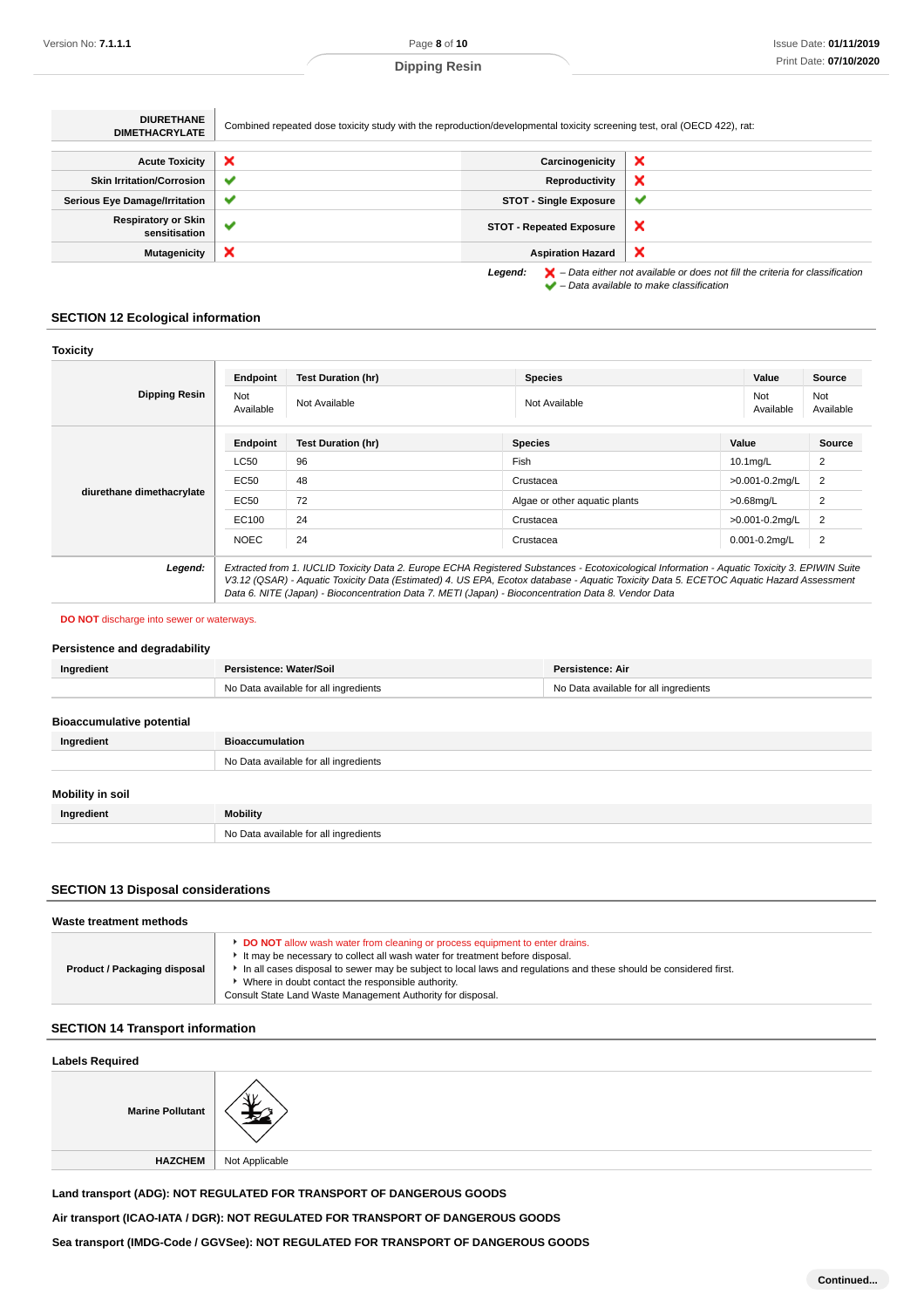**Transport in bulk according to Annex II of MARPOL and the IBC code** Not Applicable

#### **SECTION 15 Regulatory information**

#### **Safety, health and environmental regulations / legislation specific for the substance or mixture**

#### **diurethane dimethacrylate is found on the following regulatory lists**

Australia Hazardous Chemical Information System (HCIS) - Hazardous Chemicals Australian Inventory of Industrial Chemicals (AIIC)

#### **National Inventory Status**

| <b>National Inventory</b>      | <b>Status</b>                                                                                                                                                                                            |
|--------------------------------|----------------------------------------------------------------------------------------------------------------------------------------------------------------------------------------------------------|
| Australia - AIIC               | Yes                                                                                                                                                                                                      |
| Australia - Non-Industrial Use | No (diurethane dimethacrylate)                                                                                                                                                                           |
| Canada - DSL                   | No (diurethane dimethacrylate)                                                                                                                                                                           |
| Canada - NDSL                  | Yes                                                                                                                                                                                                      |
| China - IECSC                  | Yes                                                                                                                                                                                                      |
| Europe - EINEC / ELINCS / NLP  | Yes                                                                                                                                                                                                      |
| Japan - ENCS                   | No (diurethane dimethacrylate)                                                                                                                                                                           |
| Korea - KECI                   | Yes                                                                                                                                                                                                      |
| New Zealand - NZIoC            | Yes                                                                                                                                                                                                      |
| Philippines - PICCS            | Yes                                                                                                                                                                                                      |
| <b>USA - TSCA</b>              | Yes                                                                                                                                                                                                      |
| Taiwan - TCSI                  | Yes                                                                                                                                                                                                      |
| Mexico - INSQ                  | No (diurethane dimethacrylate)                                                                                                                                                                           |
| Vietnam - NCI                  | Yes                                                                                                                                                                                                      |
| Russia - ARIPS                 | No (diurethane dimethacrylate)                                                                                                                                                                           |
| Legend:                        | Yes = All CAS declared ingredients are on the inventory<br>No = One or more of the CAS listed ingredients are not on the inventory and are not exempt from listing(see specific ingredients in brackets) |

#### **SECTION 16 Other information**

#### **SDS Version Summary**

| <b>Version</b> | <b>Issue Date</b> | <b>Sections Updated</b>                                                        |
|----------------|-------------------|--------------------------------------------------------------------------------|
| 6.1.1.1        | 28/01/2016        | Disposal                                                                       |
| 7.1.1.1        | 01/11/2019        | One-off system update. NOTE: This may or may not change the GHS classification |

#### **Other information**

Classification of the preparation and its individual components has drawn on official and authoritative sources as well as independent review by SDI Limited using available literature references.

The SDS is a Hazard Communication tool and should be used to assist in the Risk Assessment. Many factors determine whether the reported Hazards are Risks in the workplace or other settings. Risks may be determined by reference to Exposures Scenarios. Scale of use, frequency of use and current or available engineering controls must be considered.

#### **Definitions and abbreviations**

PC-TWA: Permissible Concentration-Time Weighted Average PC-STEL: Permissible Concentration-Short Term Exposure Limit IARC: International Agency for Research on Cancer ACGIH: American Conference of Governmental Industrial Hygienists STEL: Short Term Exposure Limit TEEL: Temporary Emergency Exposure Limit。 IDLH: Immediately Dangerous to Life or Health Concentrations OSF: Odour Safety Factor NOAEL :No Observed Adverse Effect Level LOAEL: Lowest Observed Adverse Effect Level TLV: Threshold Limit Value LOD: Limit Of Detection OTV: Odour Threshold Value BCF: BioConcentration Factors BEI: Biological Exposure Index

The information contained in the Safety Data Sheet is based on data considered to be accurate, however, no warranty is expressed or implied regarding the accuracy of the data or the results to be obtained from the use thereof.